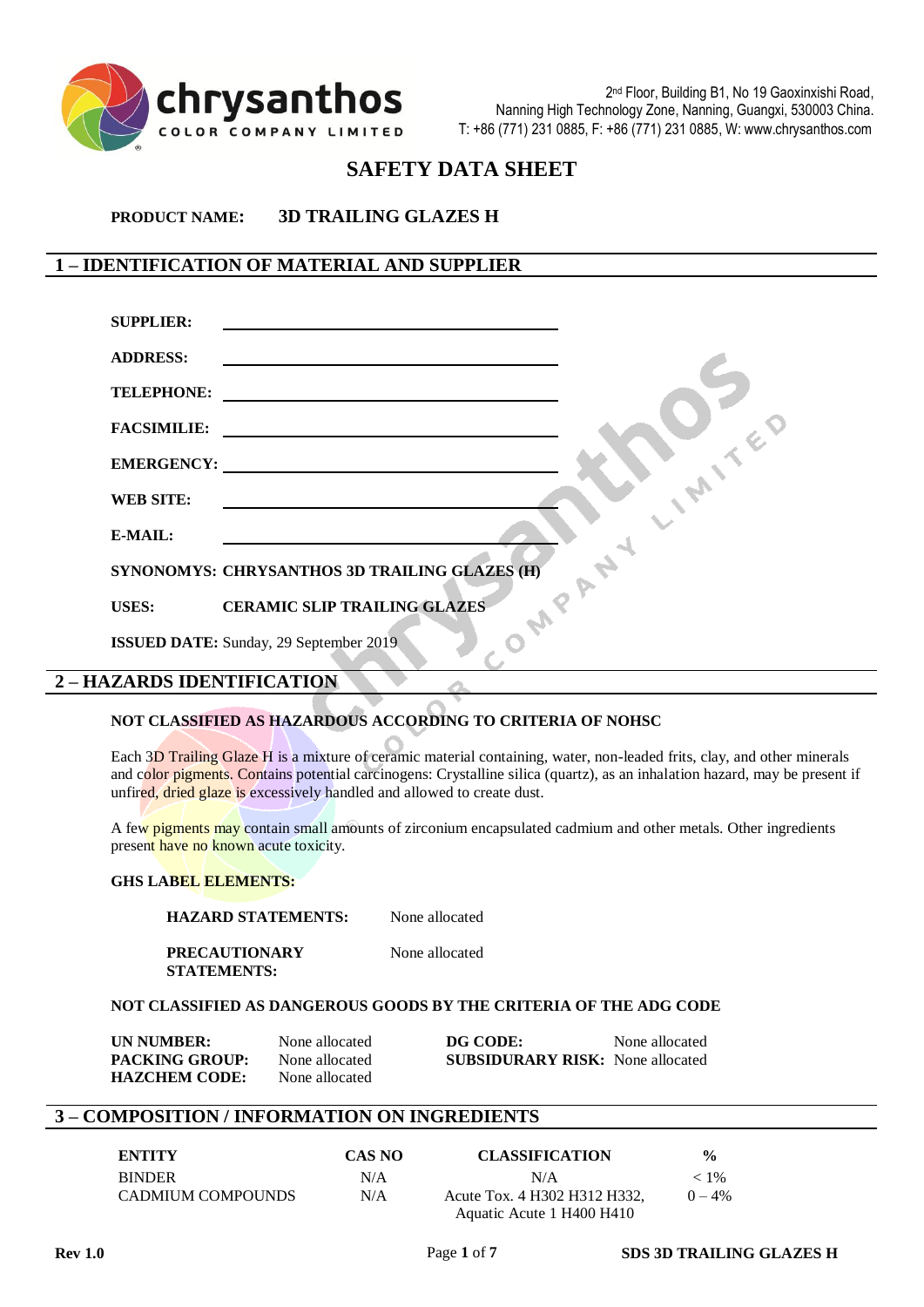

# **SAFETY DATA SHEET**

# **PRODUCT NAME: 3D TRAILING GLAZES H**

| <b>CALCINED ALUMINA</b><br><b>CERAMIC PIGMENTS</b> | 1344-28-1<br>N/A | N/A<br>N/A | $<6\%$<br>$0 - 3%$ |
|----------------------------------------------------|------------------|------------|--------------------|
| <b>DISPERSANT</b>                                  | N/A              | N/A        | $< 0.4\%$          |
| <b>FRITS, CHEMICALS</b>                            | 65997-18-4       | N/A        | $< 43\%$           |
| <b>PRESERVATIVE</b>                                | N/A              | N/A        | $< 0.5\%$          |
| <b>SILICA</b>                                      | 14808-60-7       | N/A        | $< 7\%$            |
| <b>WATER</b>                                       | 7732-18-5        | N/A        | $< 22\%$           |
| <b>HUMECTANT</b>                                   | N/A              | N/A        | $< 4\%$            |
| <b>ZIRCONIUM SILICATE</b>                          | 10101-52-7       | N/A        | $< 14\%$           |

#### **4 – FIRST AID MEASURES**

| EYE:                                   | May cause irritation. Flush eyes with large quantities of water for at least 15<br>minutes. If irritation persists after washing, contact a doctor.                                                                                                                                                |
|----------------------------------------|----------------------------------------------------------------------------------------------------------------------------------------------------------------------------------------------------------------------------------------------------------------------------------------------------|
| <b>INHALED:</b>                        | May cause irritation. Remove from exposure.                                                                                                                                                                                                                                                        |
| <b>SKIN:</b>                           | May cause irritation. Wash skin with soap and water.                                                                                                                                                                                                                                               |
| <b>SWALLOWED:</b>                      | Contact a doctor. Do not induce vomiting.                                                                                                                                                                                                                                                          |
| <b>ADVICE TO DOCTOR:</b>               | Treat symptomatically.                                                                                                                                                                                                                                                                             |
| 5 - FIRE FIGHTING MEASURES             |                                                                                                                                                                                                                                                                                                    |
| <b>FLAMMABILITY:</b>                   | Non Flammable.                                                                                                                                                                                                                                                                                     |
| <b>FIRE &amp; EXPLOSION:</b>           | No fire or explosion hazard exists.                                                                                                                                                                                                                                                                |
| <b>EXTINGUISHING:</b>                  | Use an extinguishing agent suitable for the surrounding fire.                                                                                                                                                                                                                                      |
| $^{\circledR}$<br><b>HAZCHEM CODE:</b> | None allocated.                                                                                                                                                                                                                                                                                    |
| 6 - ACCIDENTAL RELEASE MEASURES        |                                                                                                                                                                                                                                                                                                    |
| <b>SPILLAGE:</b>                       | Use personal protection equipment. Contain spillage. Uncontaminated<br>material may be recovered and re-used. Contaminated material to be covered<br>/ absorbed with non-combustible absorbent material (vermiculite, sand, or<br>similar), collect and place in suitable containers for disposal. |
| 7 - STORAGE AND HANDLING               |                                                                                                                                                                                                                                                                                                    |
| <b>STORAGE:</b>                        | Store in a cool, dry, well ventilated area, removed from oxidizing agents,<br>acids and foodstuffs. Ensure that containers are adequately labeled,<br>protected from physical damage, and sealed when not in use.                                                                                  |
| <b>HANDLING:</b>                       | Before using carefully read the product label. Use of safe practices is<br>recommended to avoid eye or skin contact and inhalation. Observe good<br>personal hygiene, including washing hands before eating. Prohibit eating,<br>drinking and smoking in contaminated areas.                       |

# **8 – EXPOSURE CONTROLS / PERSONAL PROTECTION**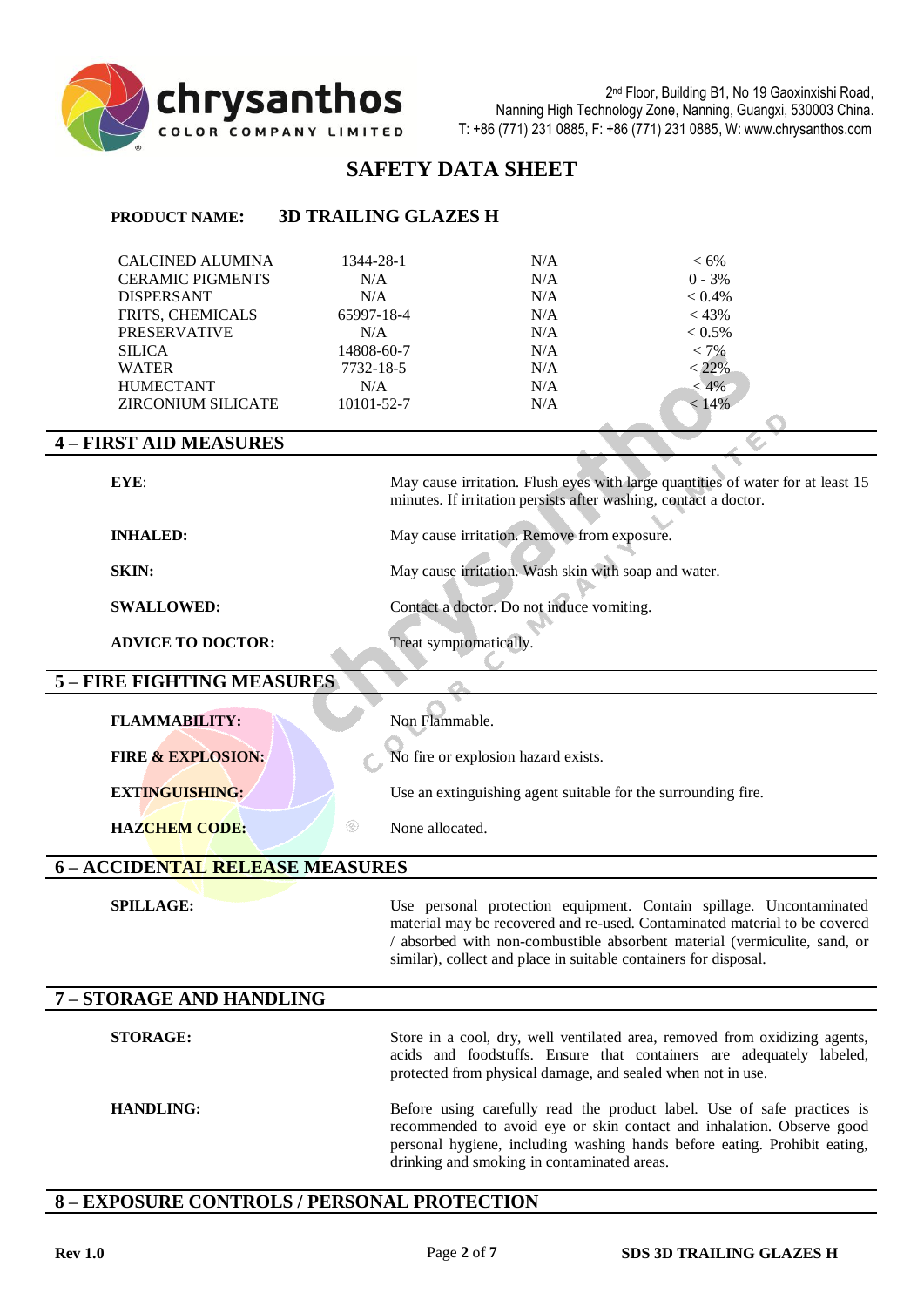

# **SAFETY DATA SHEET**

# **PRODUCT NAME: 3D TRAILING GLAZES H**

#### **EXPOSURE STANDARDS:**

|                            |     |                   |             |                   |     | ACGIH             |
|----------------------------|-----|-------------------|-------------|-------------------|-----|-------------------|
| <b>INGREDIENT</b>          | TWA |                   | <b>STEL</b> |                   | TLV |                   |
|                            | ppm | mg/m <sup>3</sup> | ppm         | mg/m <sup>3</sup> | ppm | mg/m <sup>3</sup> |
| CADMIUM COMPOUNDS (as Cd)  |     | 0.01              |             |                   |     |                   |
| ZIRCONIUM SILICATE (as Zr) |     |                   |             | 10                |     |                   |
| <b>CALCINED ALUMINA</b>    |     |                   |             |                   |     |                   |
| <b>SILICA</b>              |     | 0.1               |             |                   |     | 0.1               |

Remaining main glaze ingredients do not have formal Exposure Limits. Some pigments contain metals that have exposure limits (eg Co, Cu, Cr, Mn) but are used in low levels. These glazes are non-hazardous pastes of ceramic materials containing, water, non-leaded frits, clay, and other minerals and color pigments. These mixtures have no TWA or TLV.

| <b>BIOLOGICAL LIMITS:</b>    | No biological limits allocated.                                                                                                                                                      |  |  |
|------------------------------|--------------------------------------------------------------------------------------------------------------------------------------------------------------------------------------|--|--|
| <b>ENGINEERING CONTROLS:</b> | Use in well ventilated area. Where an inhalation risk exists, mechanical<br>extraction ventilation is recommended. Maintain vapor levels below the<br>recommended exposure standard. |  |  |
| <b>PPE</b>                   |                                                                                                                                                                                      |  |  |
| Eye / Face                   | Normally not needed.                                                                                                                                                                 |  |  |
| <b>Hands</b>                 | Not normally needed.                                                                                                                                                                 |  |  |
| <b>Body</b>                  | Wear appropriate clean, protective clothing such as, but not limited to,                                                                                                             |  |  |
|                              | overalls, smocks, and aprons.                                                                                                                                                        |  |  |
| <b>Respiratory</b>           | Normally not needed.                                                                                                                                                                 |  |  |

# **9 – PHYSICAL AND CHEMICAL PROPERTIES**

| <b>APPEARANCE:</b>           | Cok             |
|------------------------------|-----------------|
| <b>ODOUR:</b>                | Neg             |
| <b>BOILING POINT:</b>        | N/A             |
| <b>MELTING POINT:</b>        | >40             |
| <b>VAPOUR PRESSURE:</b>      | NO.             |
| <b>SPECIFIC GRAVITY:</b>     | $1.2 -$         |
| <b>FLASH POINT:</b>          | NO.             |
| <b>FLAMMABILITY LIMITS:</b>  | <b>NO</b>       |
| <b>SOLUBILITY IN WATER:</b>  | Neg             |
| <b>VISCOSITY:</b>            | No <sub>0</sub> |
| pH:                          | $7.0 -$         |
| % VOLATILES                  | $7 -$           |
| <b>EVAPORATION RATE</b>      | NOT             |
| <b>UPPER EXPLOSION LIMIT</b> | NOT             |
| <b>LOWER EXPLOSION LIMIT</b> | NOT             |

Colored paste **ODOUR:** Negligible  $>$  400 $^{\circ}$ C **NOT AVAILABLE SPECIFIC GRAVITY:** 1.2 – 1.45 @ 25<sup>o</sup>C **NOT RELEVANT NON FLAMMABLE Negligible** No data **pH:** 7.0 – 8.5 **% VOLATILES** 7 – 14% **NOT AVAILABLE NOT RELEVANT NOT RELEVANT** 

# **10 – STABILITY AND REACTIVITY**

#### **REACTIVITY:** None known.

.

**CHEMICAL STABILITY:** Stable.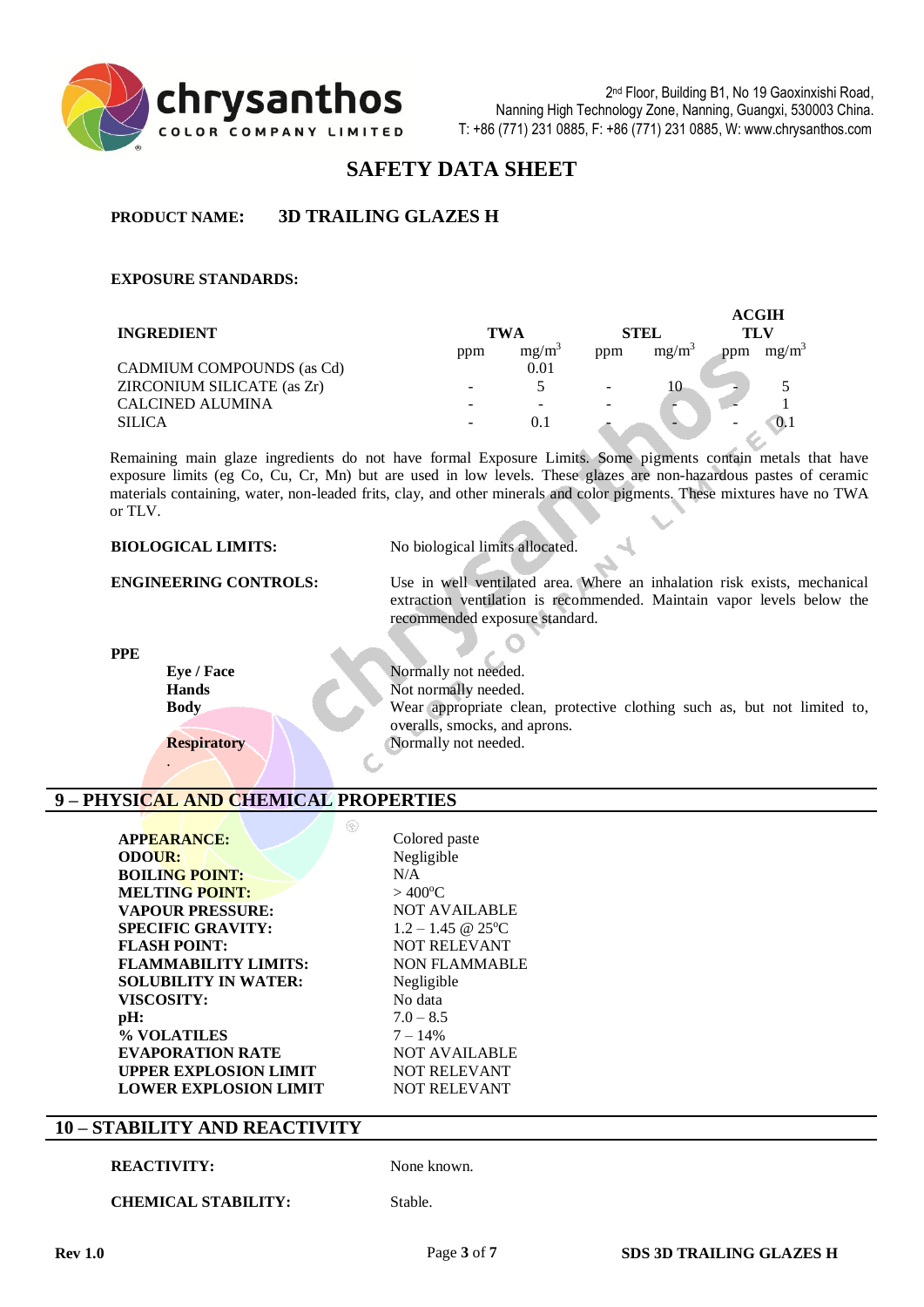

# **SAFETY DATA SHEET**

# **PRODUCT NAME: 3D TRAILING GLAZES H**

**CONDITIONS TO AVOID:** Fumes from firing in kiln; Avoid contact with incompatible substances. **INCOMPATIBLE MATERIAL:** None known. **HAZARDOUS DECOMPOSITION:** None known. **HAZARDOUS REACTIONS:** None known. **11 – TOXICOLOGICAL INFORMATION HEALTH HAZARD SUMMARY:** Under normal conditions of use, adverse health effects are not anticipated. Due to the form of the products and low volatility, an inhalation hazard is not anticipated unless products are heated. These pastes contain silica, a known carcinogen. Inhalation is the route of entry into the body that can lead to the development of Silicosis. These water-based, premixed products should be non-toxic during recommended use. Some of the pigments may contain small amounts of various forms of metals (Sn, Mn, Ti, Zr, V, Fe, Co, Cr, Ni, Cd, Pr), some of which are considered carcinogenic. The metals in pigments may be in form of frits, spinel or formed from high temperature calcination that may have a different bioavailability than the metal itself. Silica and pigments in the glaze should be non-toxic during recommended use. **EYE:** Low irritants. Contact may result in irritation, lacrimation and redness. **INHALATION:** Exposure considered unlikely. Due to the form of the products and nature of use, an inhalation hazard is not anticipated with normal use. **SKIN:** Low irritants. Prolonged or repeated contact may result in mild irritation. **INGESTION:** Low toxicity. Ingestion is considered unlikely due to the form of the products. However ingestion via hand-mouth transfer may result in gastrointestinal irritation, nausea and vomiting. Maintain good personal hygiene standards. **TOXICITY DATA:** QUARTZ (SILICA CRYSTALLINE) (14808-60-7)  $LCLo$  (inhalation) 300  $\mu$ g/m<sup>3</sup>/10 years (human) TCLo (inhalation)  $16,000,000$  particles/ $\text{ft}^3\text{/}8$  hrs/17.9 years (human fibrosis) CADMIUM COMPOUNDS  $LC50$  (inhalation)  $25 \text{ mg/m}^3 / 30 \text{M}$  (rat) LCL<sub>o</sub> (inhalation) 39 mg/m<sup>3</sup>/20M (human) LD50 (ingestion) 890 mg/kg (mouse) LD50 (intraperitonial) 5700 µg/kg (mouse) LD50 (intravenous) 5 mg/kg (rabbit) LDLo (ingestion) 70 mg/kg (rabbit) LDLo (subcutaneous) 6 mg/kg (rabbit) TCLo (inhalation) 88 µg/m3/8.6 years (man)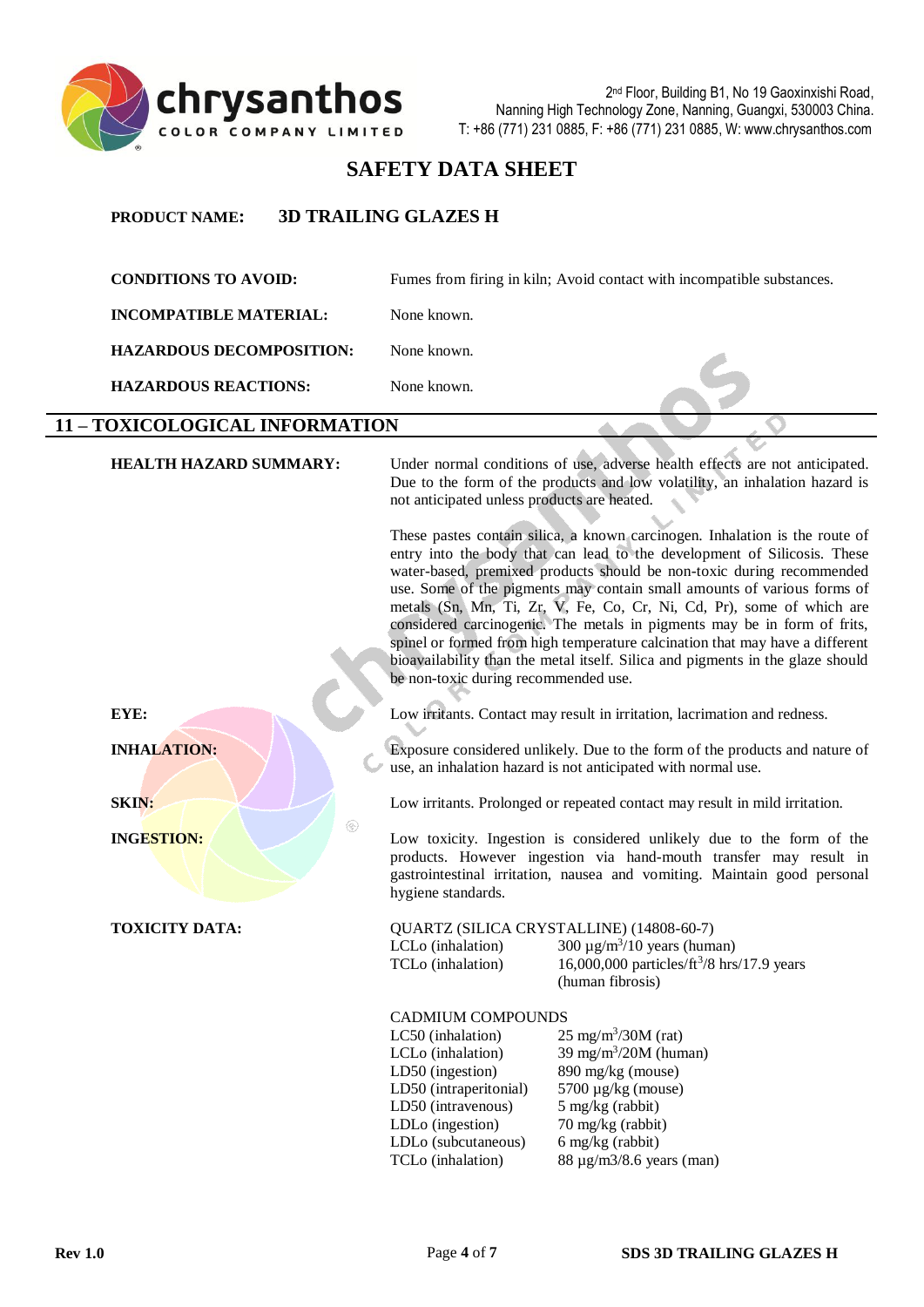

# **SAFETY DATA SHEET**

#### **PRODUCT NAME: 3D TRAILING GLAZES H**

# **12 – ECOLOGICAL INFORMATION**

**ENVIRONMENT:** Limited eco-toxicity data was available for these products at the time of this report. Ensure appropriate measures are taken to prevent these products from entering the environment. **13 – DISPOSAL CONSIDERATIONS WASTE DISPOSAL:** For small amounts absorb with sand, vermiculite or similar and dispose of to an approved landfill site. Contact the manufacturer for additional information if larger amounts are involved.

**LEGISLATION:** Dispose of in accordance with relevant local legislation.

#### **14 – TRANSPORTATION**

#### **NOT CLASSIFIED AS DANGEROUS GOODS BY THE CRITERIA OF THE ADG CODE.**

**UN NUMBER** None Allocated None Allocated None Allocated None Allocated None Allocated None Allocated **PROPER SHIPPING NAME DG CLASS / DIVISION** None Allocated None Allocated None Allocated None Allocated **SUBSIDIARY RISKS** None Allocated None Allocated None Allocated None Allocated None Allocated **PACKING GROUP** None Allocated None Allocated None Allocated None Allocated **HAZCHEM CODE** None Allocated None Allocated None Allocated None Allocated

# **LAND TRANSPORT**

**(ADG)** Water based artist and hobby ceramic glazes

# **SEA TRANSPORT (IMDG/IMO)** Water based artist and hobby ceramic glazes

# **AIR TRANSPORT (IATA/ICAO)**

Water based artist and hobby ceramic glazes

# **15 – REGULATORY INFORMATION**

**INVENTORY LISTINGS:**  $\otimes$  AUSTRALIA:

All components are listed on AICS or are exempt.

#### USA:

Silica is listed on IARC, OSHA and NTP carcinogen list. All ingredients are on TSCA inventory. California Proposition 65 - Proposition 65: Silica (Quartz), Titanium Dioxide, Cobalt, Nickel, Chromium, Vanadium and Cadmium are listed on the carcinogen list.

#### CANADA:

All ingredients are on DSL inventory. WHMIS – Not controlled.

#### EUROPE:

All ingredients are on EC inventory.

#### **CHEMICAL SAFETY ASSESSMENT:** USA:

No special warning is required under the provisions of California Proposition 65 during use.

#### EU: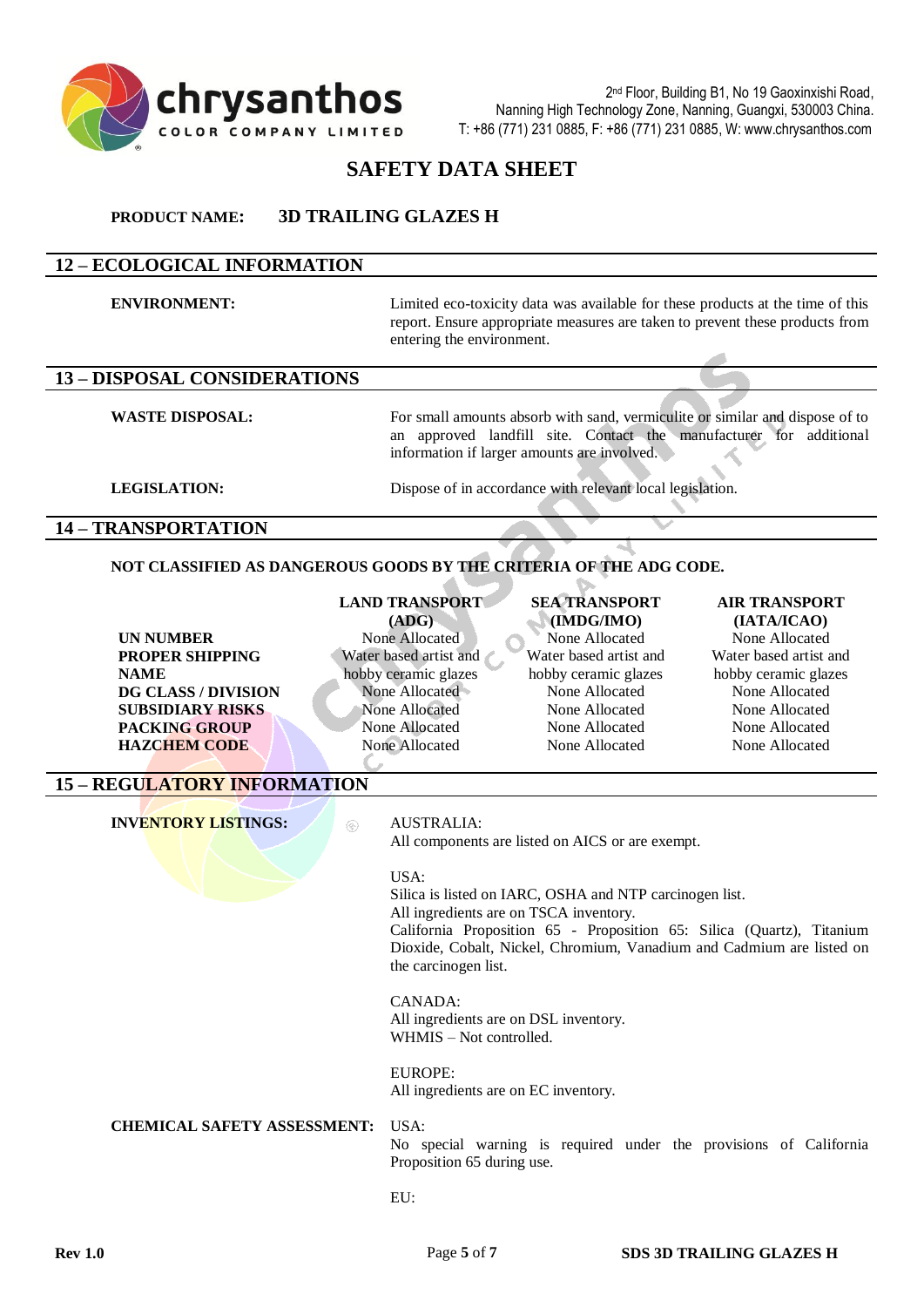

# **SAFETY DATA SHEET**

#### **PRODUCT NAME: 3D TRAILING GLAZES H**

Does not require a hazardous warning label according to the EU guidelines/Dangerous Chemicals Ordinance.

# **16 – OTHER INFORMATION ADDITIONAL INFORMATION:** PERSONAL PROTECTIVE EQUIPMENT GUIDLEINES: The recommendation for protective equipment contained within this report is provided as a guide only. Factors such as method of application, working environment, quantity used, product concentration and the availability of engineering controls should be considered before final selection of personal protective equipment made.

#### HEALTH EFFECTS FROM EXPOSURE:

It should be noted that the effects from exposure to this product will depend on several factors including: frequency and duration of use; quantity used; effectiveness of control measures; protective equipment used and method of application. Given that it is impractical to prepare a report which would encompass all possible scenarios, it is anticipated that users will assess the risks and apply control methods where appropriate.

| <b>ABBREVIATIONS:</b>    | <b>AICS</b>     | <b>Australian Inventory of Chemical Substances</b>        |
|--------------------------|-----------------|-----------------------------------------------------------|
|                          | <b>ACGIH</b>    | American Conference of Governmental Industrial Hygienists |
|                          | $CAS$ #         | <b>Chemical Abstracts Service Number</b>                  |
|                          | <b>CNS</b>      | Central Nervous System                                    |
|                          | EC No.          | EC No - European Community Number                         |
|                          | <b>GHS</b>      | <b>Globally Harmonized System</b>                         |
|                          | <b>IARC</b>     | International Agency for Research on Cancer               |
|                          | LD50            | Lethal Dose, 50% / Median Lethal Dose                     |
|                          | $mg/m^3$        | Milligrams per cubic meter                                |
|                          | PEL             | Permissible Exposure Limit                                |
| $\circledR$              | pH              | Acidity $< 7 - Alkalinity > 7$ measure                    |
|                          | ppm             | Parts Per Million                                         |
|                          | <b>REACH</b>    | Regulation on Registration, Evaluation, Authorization and |
|                          |                 | <b>Restriction of Chemicals</b>                           |
|                          | STOT-RE         | Specific target organ toxicity (repeated exposure)        |
|                          | STOT-SE         | Specific target organ toxicity (single exposure)          |
|                          | <b>SUSMP</b>    | Standard for the Uniform Scheduling of Medicines and      |
|                          |                 | Poisons                                                   |
|                          | <b>TLV</b>      | Threshold Limit Value                                     |
|                          | <b>TWA/OEL</b>  | Time Weighted Average of Occupational Exposure Limit      |
|                          | <b>STEL</b>     | Short Term Exposure Limit                                 |
|                          | <b>TSCA</b>     | <b>Toxic Substances Control Act</b>                       |
|                          |                 |                                                           |
| <b>REVISION HISTORY:</b> | <b>Revision</b> | <b>Description</b>                                        |
|                          | 1.0             | Creation                                                  |
|                          |                 |                                                           |

#### **REPORT STATUS:** The report has been by Chrysanthos Color Company Limited – China. The information provided on safety and handling represents the current knowledge at the time of writing. We should be contacted directly for further clarification regarding any aspect of the product if required.